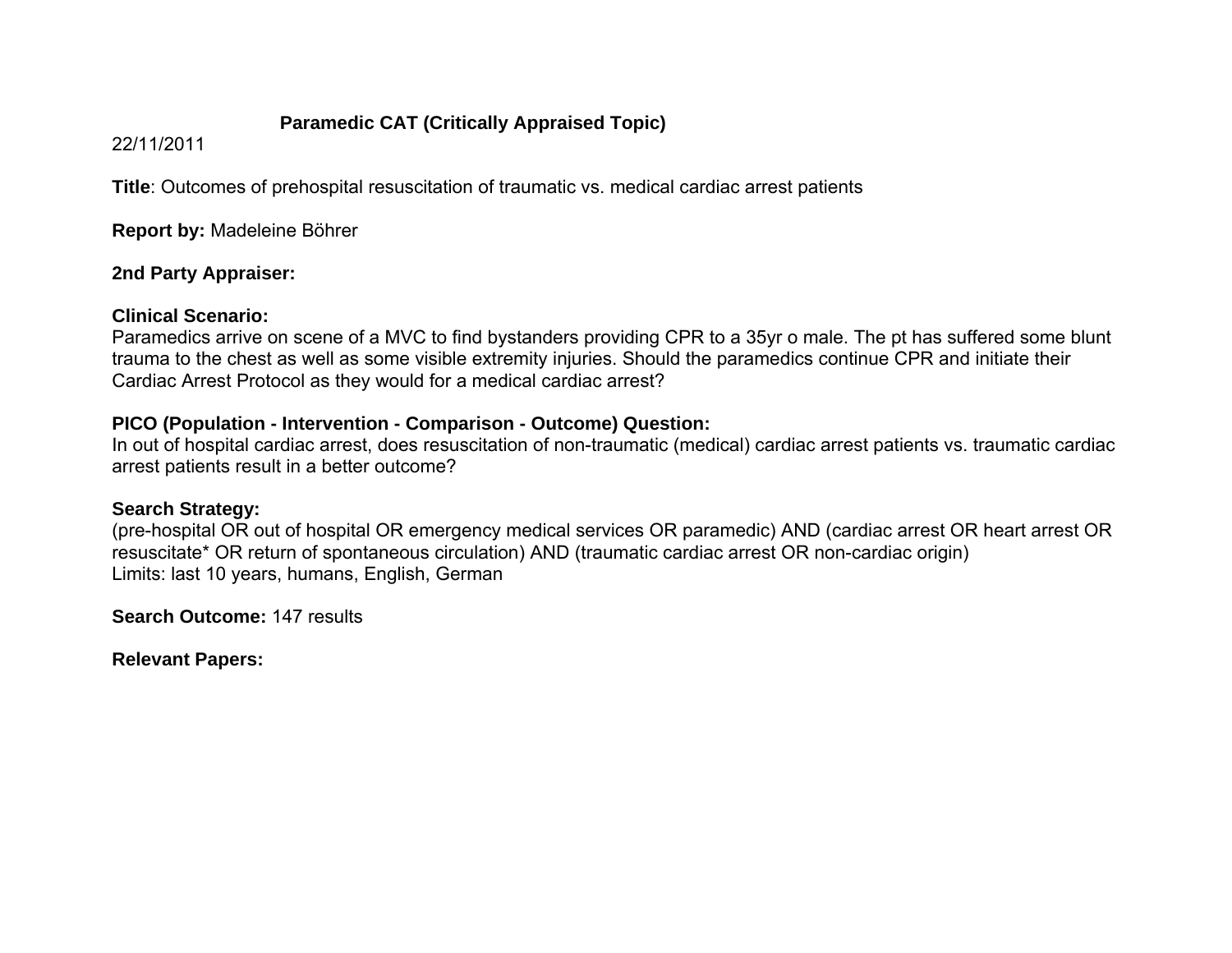| <b>Author, Date</b>      | <b>Population: Sample</b><br><b>Characteristics</b>                                                                                                                                                                                                          | <b>Design</b><br>(LOE)                      | <b>Outcomes</b>                              | <b>Results</b>                                                                                                                      | <b>Strengths/Weaknesses</b>                                                                                                                                                                                                                            |
|--------------------------|--------------------------------------------------------------------------------------------------------------------------------------------------------------------------------------------------------------------------------------------------------------|---------------------------------------------|----------------------------------------------|-------------------------------------------------------------------------------------------------------------------------------------|--------------------------------------------------------------------------------------------------------------------------------------------------------------------------------------------------------------------------------------------------------|
|                          |                                                                                                                                                                                                                                                              |                                             |                                              |                                                                                                                                     |                                                                                                                                                                                                                                                        |
| Mollberg et al<br>(2011) | 294 Adult Traumatic Cardiac<br>Arrest Pts (TCAP) transported analysis,<br>by EMS to Level I Trauma<br>Centre in Chicago, all of<br>whom met the criteria for the<br>withholding/termination of<br>resuscitation according to<br>NAEMSP/ACS-COT<br>quidelines | Retrospective- survival<br>LOE <sub>3</sub> | neurological<br>outcome<br>hospital charges- | $274$ pts<br>IER.<br>1 pt $(0.3\%)$<br>discharged to<br>facility, GCS 6<br>- Total of<br>in hospital<br>charges for<br>study cohort | Weaknesses:<br>$(93.2%)$ died in retrospective design, no<br>comparison to medical<br>cardiac arrest pts<br>Strengths:<br>long-term care Prehospital care and pt<br>physiology (Cardiac<br>rhythm, papillary<br>$$3,852,446.65$ response etc) included |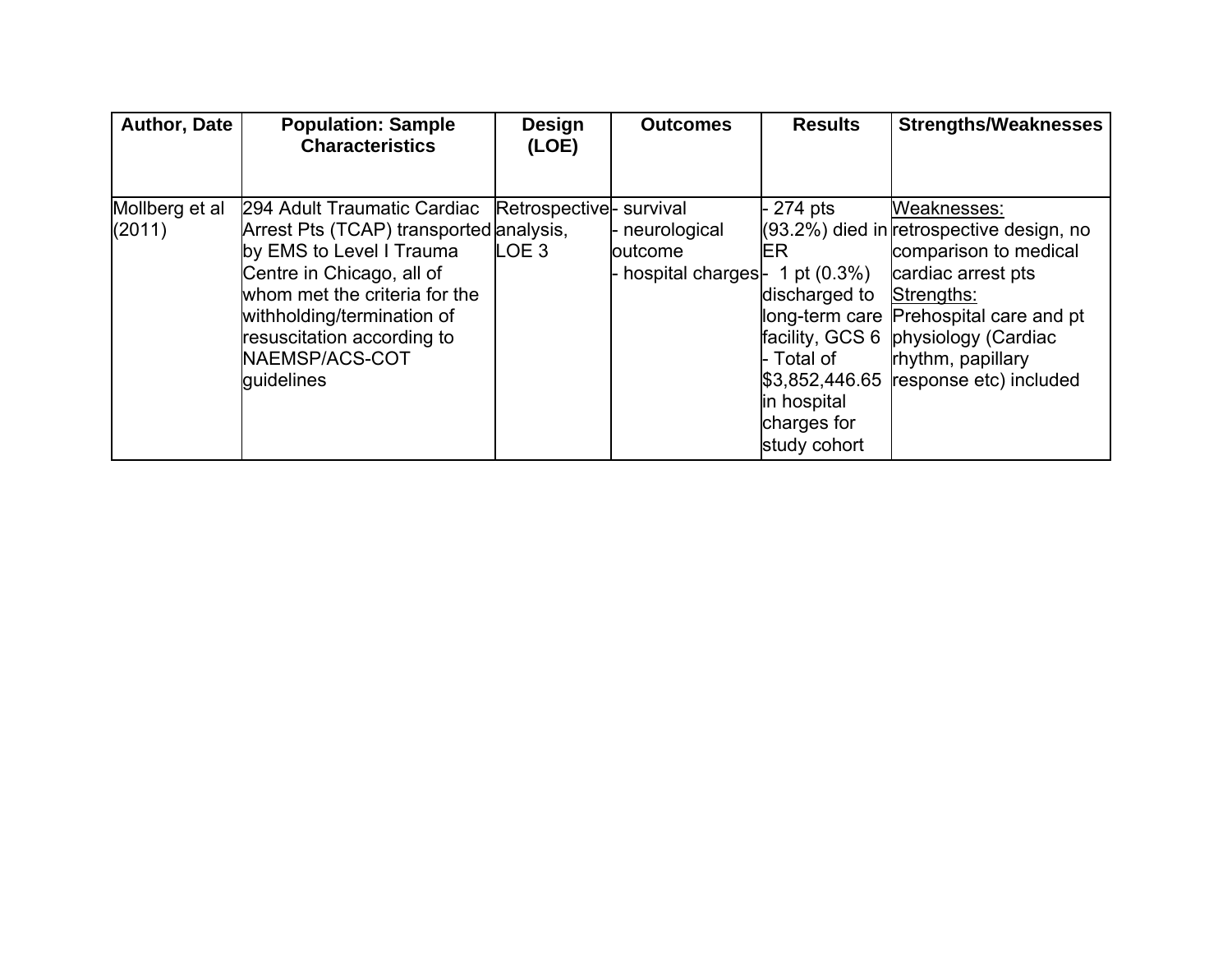| Author, Date | <b>Population: Sample</b><br><b>Characteristics</b>                                                                                                                                                   | <b>Design</b><br>(LOE)                  | <b>Outcomes</b>                                                                                 | <b>Results</b>                                                                                                                                                                                                                   | <b>Strengths/Weaknesses</b>                                                                                                                                                                                                                                                                                                                                                                                                                                                                                                         |
|--------------|-------------------------------------------------------------------------------------------------------------------------------------------------------------------------------------------------------|-----------------------------------------|-------------------------------------------------------------------------------------------------|----------------------------------------------------------------------------------------------------------------------------------------------------------------------------------------------------------------------------------|-------------------------------------------------------------------------------------------------------------------------------------------------------------------------------------------------------------------------------------------------------------------------------------------------------------------------------------------------------------------------------------------------------------------------------------------------------------------------------------------------------------------------------------|
| et al (2007) | Huber-Wagner 757 pts from the Trauma<br>Registry of the German<br>Trauma Society who received LOE 3<br>CPR after trauma and were<br>transported to hospital in<br>Germany, Austria and<br>Switzerland | Retrospective- survival to<br>analysis, | discharge<br>Glasgow<br><b>Outcome Scale</b><br>(GOS)<br>predictive<br>factors for<br>mortality | Overall<br>survival rate<br>17.2%<br>$9.7\%$<br>achieved good<br>recovery or<br>moderate<br>disability (GOS via helicopter,<br>≥4)<br>age >55, on-<br>scene BP $0 =$<br>greatest<br>prehospital<br>predictors of<br>non-survival | Weaknesses:<br>Retrospective design, no<br>comparison to medical<br>cardiac arrest, not<br>comparable to our system<br>-German ERP on scene,<br>45.2% of pts transported<br>Initial cardiac rhythms not<br>included, predominantly<br>blunt trauma pts (94.3%),<br>no data on duration of<br>prehospital CPR<br>Strength:<br>Prehospital (no CPR in<br>trauma Rm) and hospital<br>survival differentiated<br>(Overall prehospital<br>survival: 19.5%, survival<br>of pts with BP 0, GCS 3,<br>$HR 0, RR 0$ on scene $-$<br>$7.7\%)$ |
|              |                                                                                                                                                                                                       |                                         |                                                                                                 |                                                                                                                                                                                                                                  |                                                                                                                                                                                                                                                                                                                                                                                                                                                                                                                                     |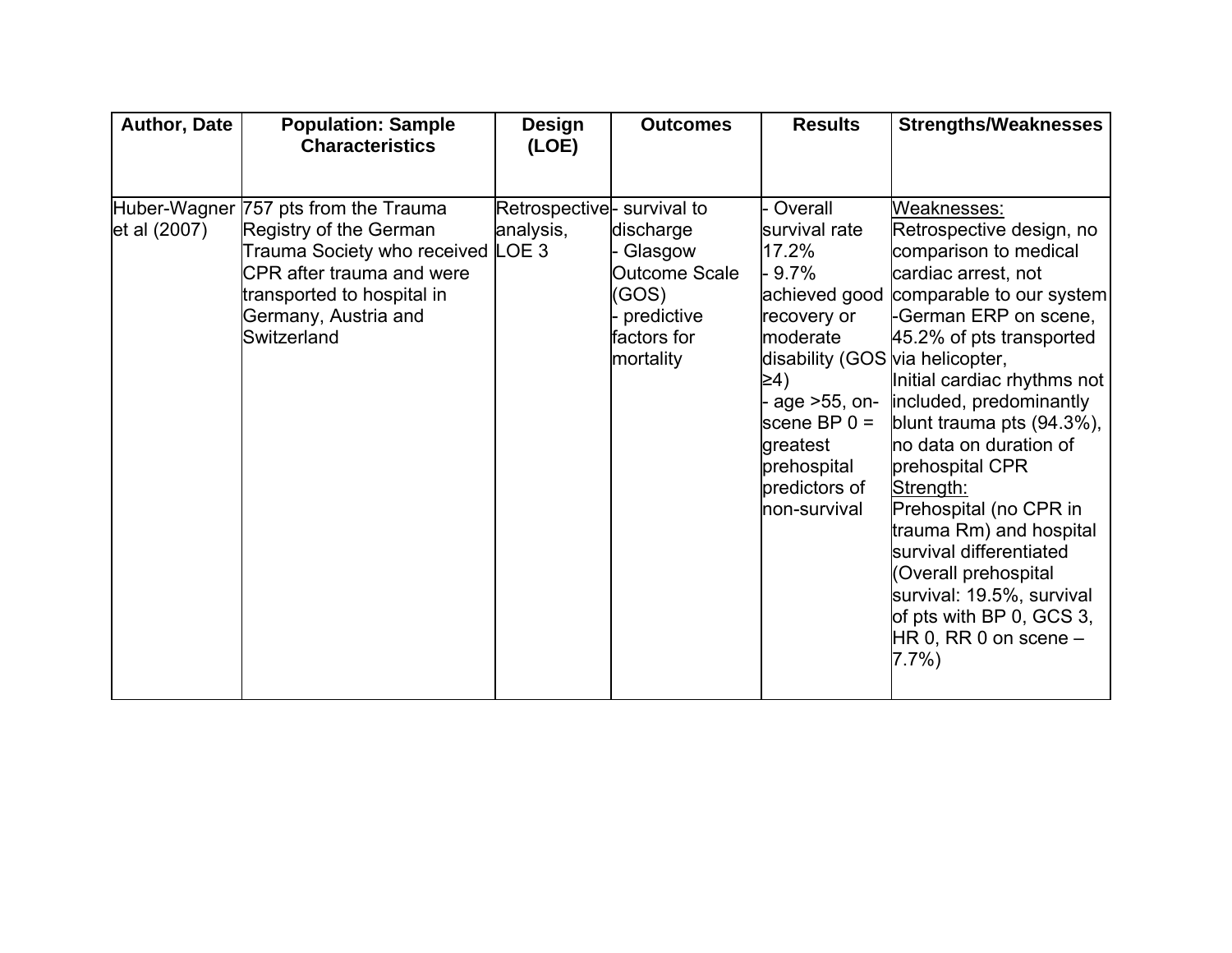| Author, Date          | <b>Population: Sample</b><br><b>Characteristics</b>                                                                                                                       | <b>Design</b><br>(LOE)          | <b>Outcomes</b>                                                                                   | <b>Results</b>                                                                                                                                                                                                                               | <b>Strengths/Weaknesses</b>                                                                                                                                                                                                                                    |
|-----------------------|---------------------------------------------------------------------------------------------------------------------------------------------------------------------------|---------------------------------|---------------------------------------------------------------------------------------------------|----------------------------------------------------------------------------------------------------------------------------------------------------------------------------------------------------------------------------------------------|----------------------------------------------------------------------------------------------------------------------------------------------------------------------------------------------------------------------------------------------------------------|
| Deasy et al<br>(2011) | Out of hospital traumatic<br>cardiac arrest in pts aged ≥16 analysis<br>as identified by the Victorian<br>Ambulance Cardiac Arrest<br>Registry in Melbourne,<br>Australia | Retrospective- survival<br>LOE3 | trauma vs.<br>cardiac OHCA<br>profile of patients, Traumatic VF<br>cardiac arrests<br>and outcome | survival of<br>5.1%<br>survival<br>(11.8%), PEA<br>$(5.1\%)$ and<br>asystole<br>$(2.4\%)$<br>traumatic<br>VF/Vtach vs.<br>cardiac<br>VF/Vtach pt                                                                                             | Weaknesses:<br>Retrospective design,<br>Quality of survival only<br>indicated for 55% of<br>survivors<br>Strengths:<br>Results compared to<br>other studies (when study<br>cohort adjusted to<br>Hubner-Wagner et al,<br>2007, 23.8% survival vs.<br>$7.7\%$ ) |
|                       |                                                                                                                                                                           |                                 |                                                                                                   | discharge<br>10.8% vs.<br>19.4%<br>traumatic<br>OHCA pts<br>younger, more<br>likely to be<br>male, less<br>likely to be in<br>VF/Vtach, less<br>likely to receive<br>bystander<br>CPR, less<br>likely to be<br>resuscitated by<br><b>EMS</b> | Witnessed vs non-<br>witnessed arrest,<br>bystander CPR vs. no<br>bystander CPR,<br>Compared to out of<br>hospital 'presumed<br>cardiac' arrest pts,<br>1-year GOS given                                                                                       |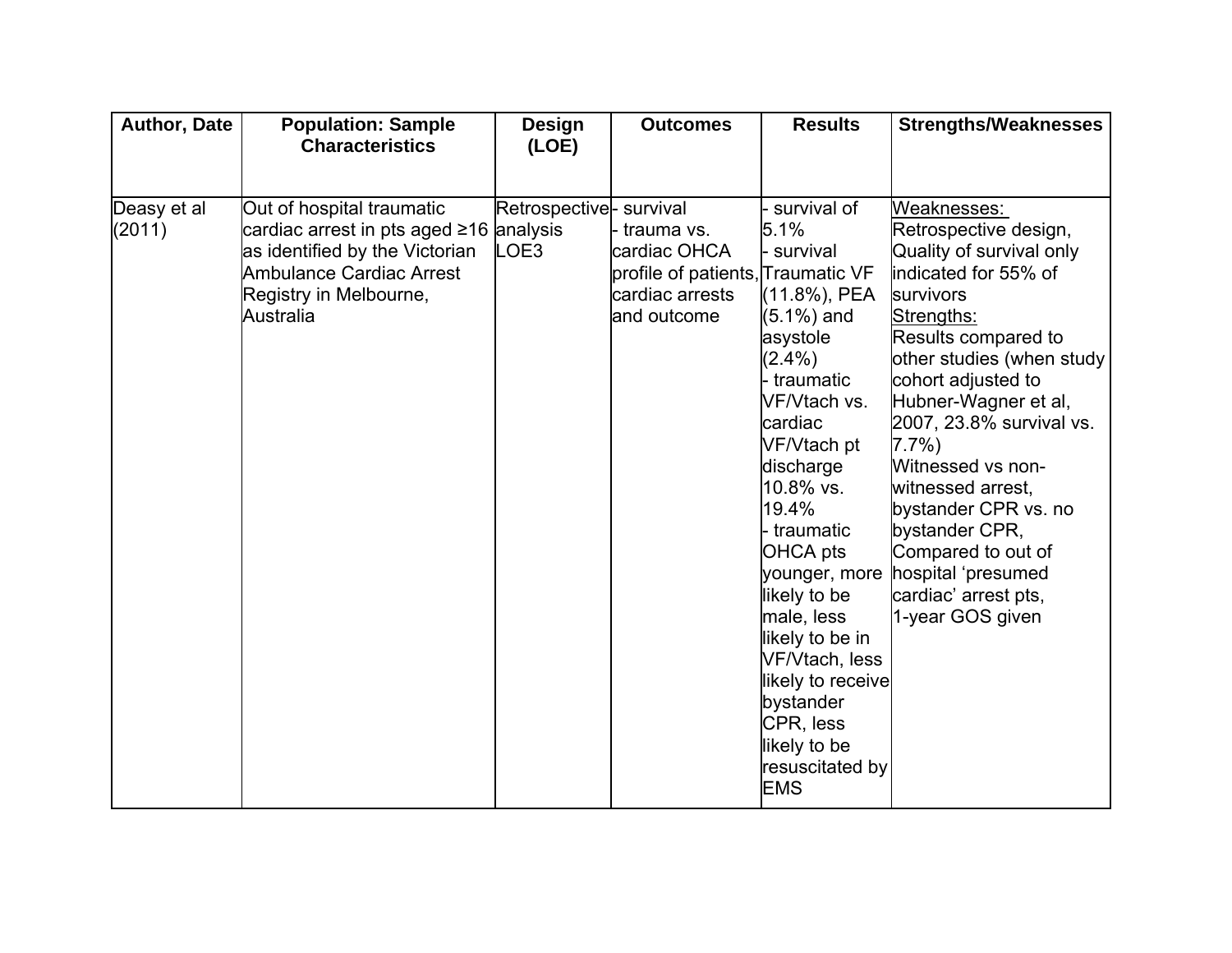#### **Comments:**

Difficulties with this PICO question include the absence of prospective traumatic OHCA studies or studies with matched control groups with non-traumatic OHCA. The studies found were all of retrospective design with varying sample populations which combine traumatic OHCA with in-hospital traumatic cardiac arrests, giving us a wide range of survival rates (ranging from 0.3% to 17.2% as per studies above). Deasy et al's (2007) study was the only one focusing on traumatic OHCA and comparing them to presumed cardiac OHCA. The authors report a survival to discharge rate of 5.1% which is comparable to the North American survival to discharge rate of non-traumatic OHCA of 6% (Berdowski et al 2010). However, Deasy et al's (2007) sample is comprised of Australian patients, whose country has a survival of discharge rate for non-traumatic OHCA of 11% (Berdowski et al 2010). The survival rates reported in Hubner-Wagner et al's (2007) study cannot be translated into our system due to the presence of emergency physicians on scene. Mollberg et al's (2011) results suggest that the current prehospital guidelines in place are justified as their survival rate was lowest at 0.3%. This study's EMS system appears to be closest to Nova Scotia's Emergency Health Services. It is difficult to find a North American study focused on prehospital traumatic resuscitation as EMS systems often have guidelines in place for withholding or termination of traumatic OHCA. From the above mentioned results it appears that traumatic cardiac arrest resuscitation may be futile, however, with some of the literature in recent years reporting survival rates equal or higher than those resuscitated from non-traumatic cardiac arrest further research is needed. Arguments against traumatic cardiac arrest resuscitation include the financial and emotional burden of patients resuscitated to a neurological devastating state, as emphasized by Mollberg et al (2011) and echoed in the neurological outcome of patients in Huber-Wagner et al (2007) and Deasy et al's (2011) surviving patients. Comparison studies of neurological outcomes of non-traumatic cardiac arrest survivors vs. traumatic cardiac arrest survivors are just one step in determining the usefulness of traumatic resuscitation.

#### **Consider:** *Why would you NOT change practice, based on this article?*

As already mentioned above, well-designed research studies regarding the topic of traumatic OHCA are sparse and thus the question of comparing outcomes in both traumatic and non-traumatic OHCA cannot be addressed. The data does suggest that traumatic OHCA may benefit from resuscitation in certain circumstances (i.e. patients presenting in VF/Vtach, patients with initial pupillary response, measurable BP, respirations and palpable pulses on scene) but more research is required to change current practices.